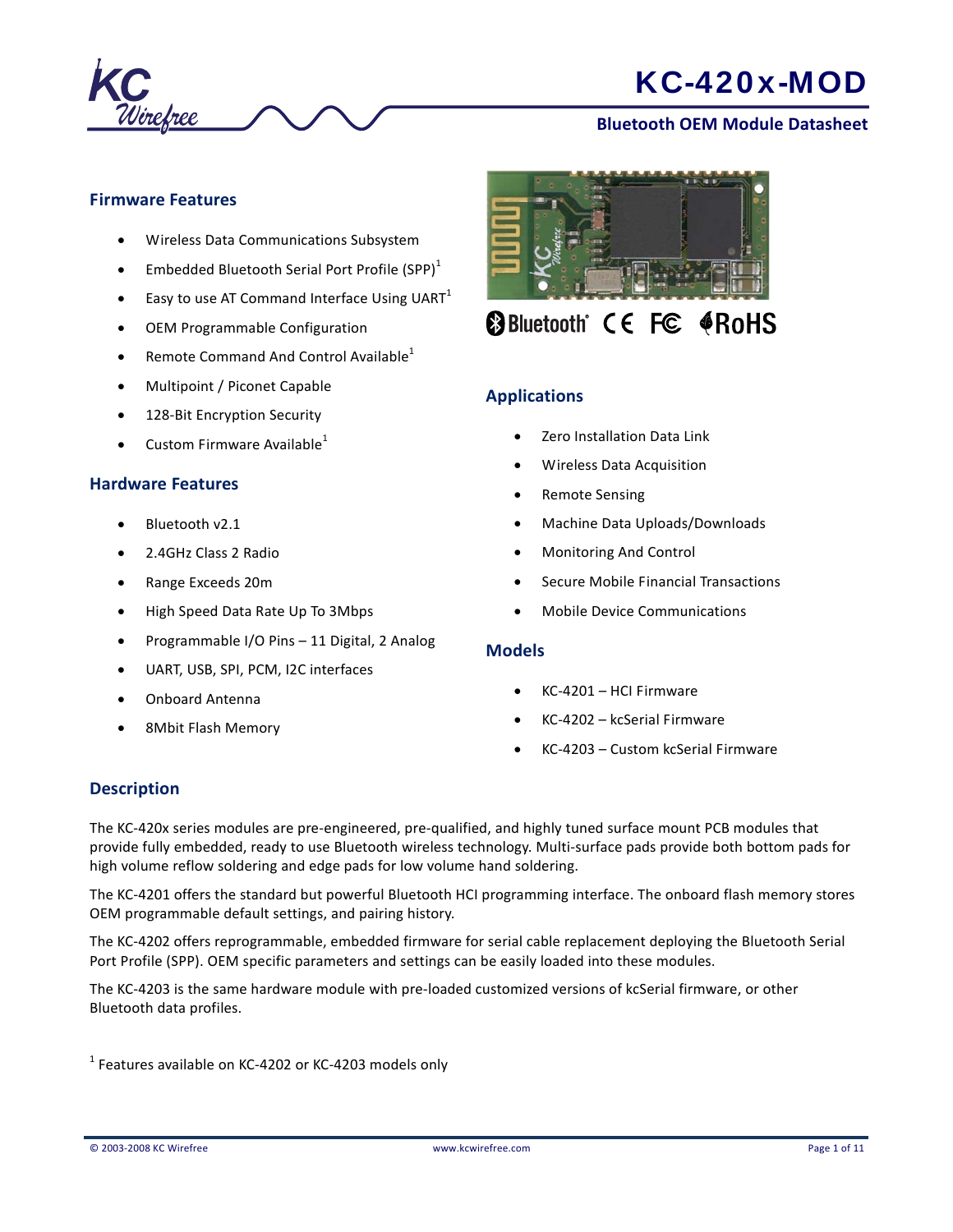



## **Physical Dimensions**

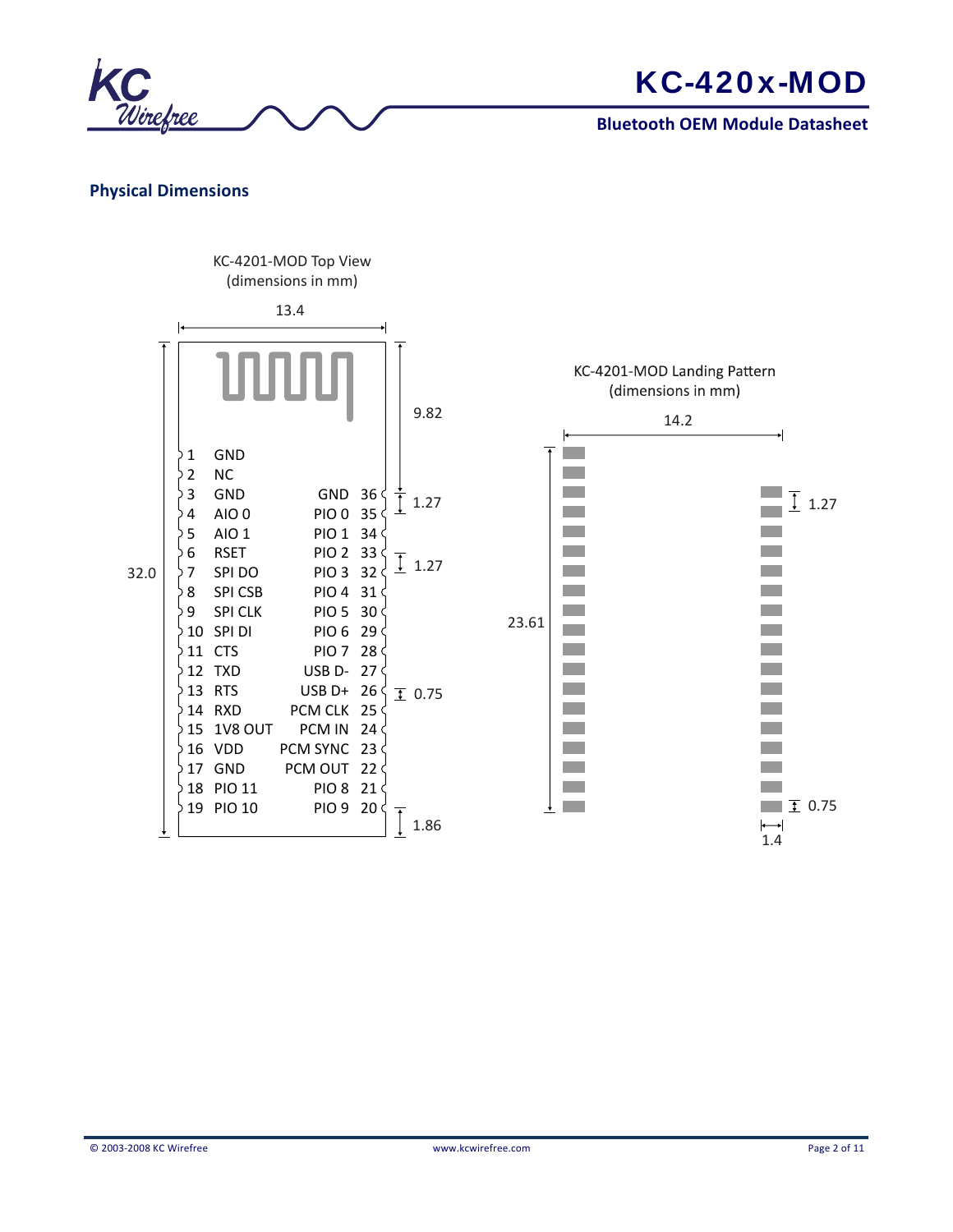

# **Pin Assignment**

| Pin            | <b>Function</b> | <b>Type</b>              | <b>Description</b>                       |
|----------------|-----------------|--------------------------|------------------------------------------|
| $\mathbf{1}$   | GND             | $\overline{a}$           | Ground                                   |
| $\overline{2}$ | NC              | $\overline{\phantom{a}}$ | Do Not Connect                           |
| $\overline{3}$ | GND             | $\overline{a}$           | Ground                                   |
| 4              | AIO [1]         | I/O                      | Analog Programmable Input/Output         |
| 5              | AIO [0]         | I/O                      | Analog Programmable Input/Output         |
| 6              | <b>RESET</b>    | Input                    | Hardware Reset [Active Low]              |
| $\overline{7}$ | SPI DO          | Output                   | SPI Data Out                             |
| 8              | <b>SPI CSB</b>  | Input                    | SPI Chip Select [Active Low]             |
| 9              | <b>SPI CLK</b>  | Input                    | <b>SPI Clock</b>                         |
| 10             | SPI DI          | Input                    | SPI Data In                              |
| 11             | <b>CTS</b>      | Input                    | UART Clear To Send [Active Low]          |
| 12             | <b>TXD</b>      | Output                   | <b>UART Data Output</b>                  |
| 13             | <b>RTS</b>      | Output                   | <b>UART Request To Send [Active Low]</b> |
| 14             | <b>RXD</b>      | Input                    | <b>UART Data Input</b>                   |
| 15             | 1V8             | Output                   | 1.8V Regulated Output Voltage            |
| 16             | VDD             | Input                    | 3.3V Regulated Input Voltage             |
| 17             | GND             |                          | Ground                                   |
| 18             | PIO [11]        | I/O                      | Programmable Input/Output                |
| 19             | PIO [10]        | I/O                      | Programmable Input/Output                |
| 20             | PIO [9]         | I/O                      | Programmable Input/Output                |
| 21             | PIO [8]         | I/O                      | Programmable Input/Output                |
| 22             | PCM OUT         | Output                   | Synchronous Data Out                     |
| 23             | PCM SYNC        | I/O                      | Synchronous Data Sync                    |
| 24             | PCM IN          | Input                    | Synchronous Data In                      |
| 25             | PCM CLK         | I/O                      | Synchronous Data Clock                   |
| 26             | USB DP          | I/O                      | <b>USB Data Positive</b>                 |
| 27             | USB DN          | I/O                      | <b>USB Data Negative</b>                 |
| 28             | PIO [7]         | I/O                      | Programmable Input/Output                |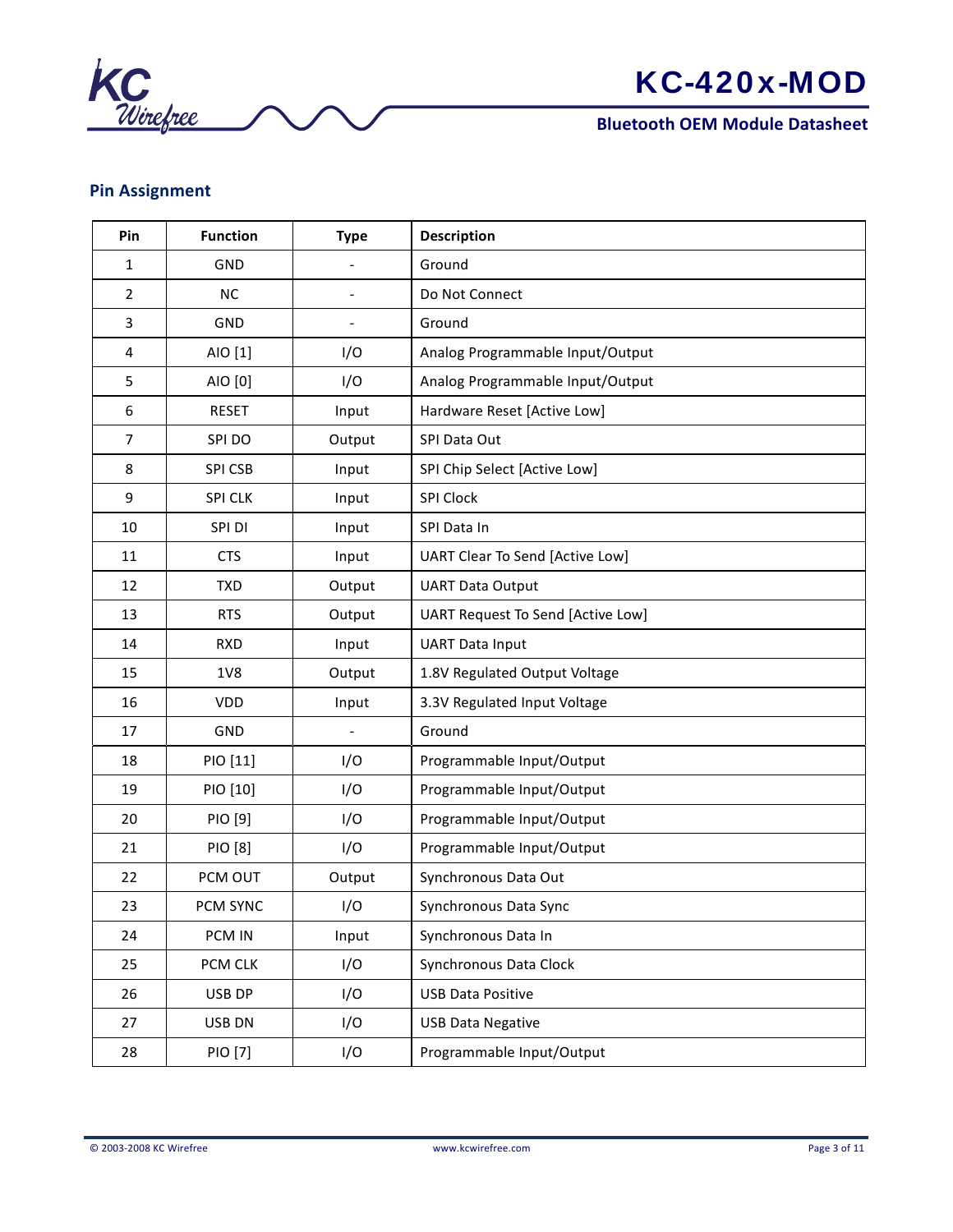

# **Pin Assignment Cont.**

| <b>Pin</b> | <b>Function</b> | <b>Type</b> | <b>Description</b>        |
|------------|-----------------|-------------|---------------------------|
| 29         | PIO [6]         | I/O         | Programmable Input/Output |
| 30         | PIO [5]         | I/O         | Programmable Input/Output |
| 31         | PIO [4]         | I/O         | Programmable Input/Output |
| 32         | PIO [3]         | I/O         | Programmable Input/Output |
| 33         | PIO [2]         | I/O         | Programmable Input/Output |
| 34         | PIO [1]         | I/O         | Programmable Input/Output |
| 35         | PIO [0]         | I/O         | Programmable Input/Output |
| 36         | <b>GND</b>      |             | Ground                    |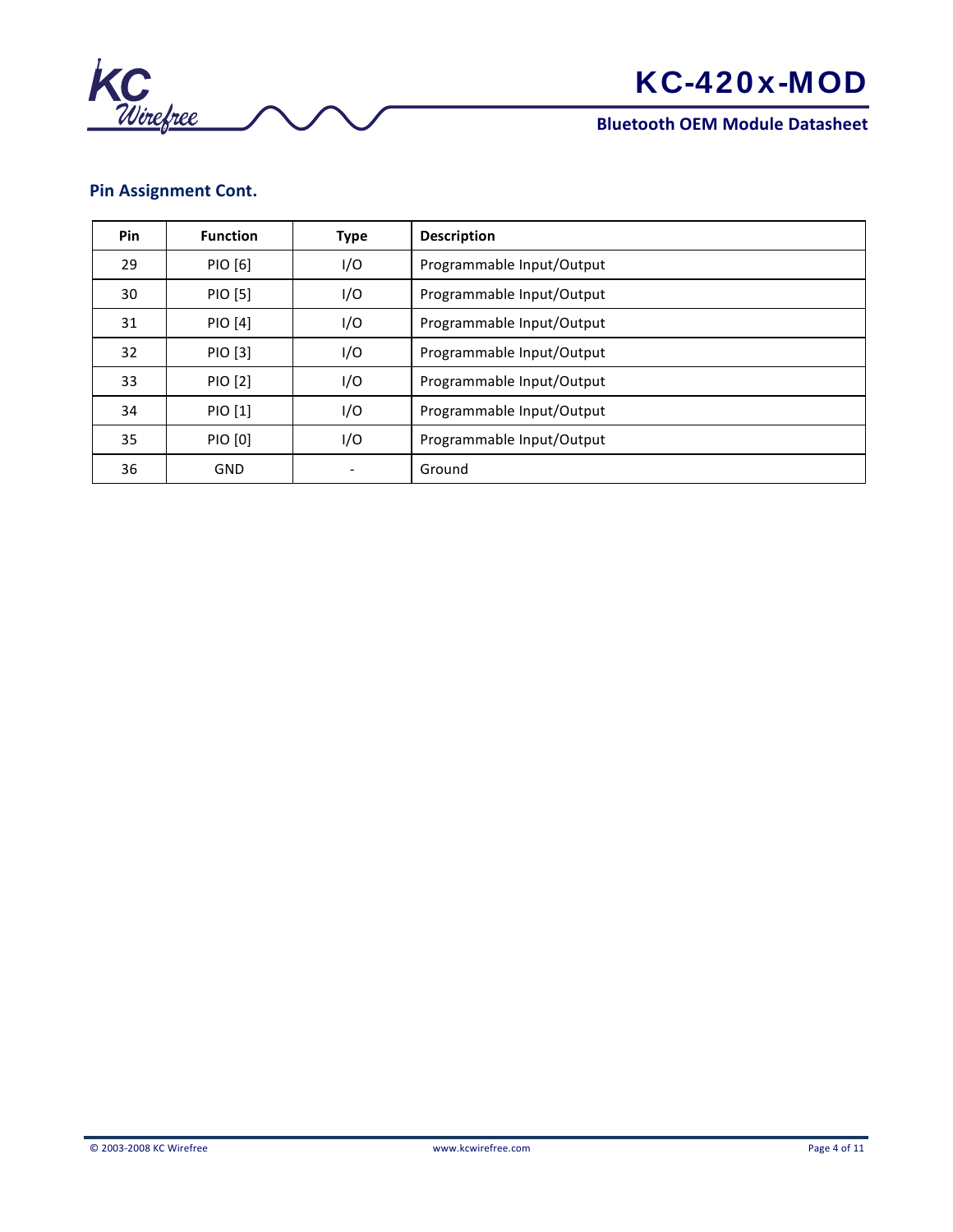

## **Bluetooth OEM Module Datasheet**

| <b>Electrical Characteristics</b> |        |            | D     |
|-----------------------------------|--------|------------|-------|
| <b>Absolute Maximum Ratings</b>   | Min    | <b>Max</b> | Unit  |
| Storage temperature range         | -40    | $+150$     | °C    |
| Supply voltage VDD                | $-0.4$ | $+3.7$     | Volts |
| Input voltage for I/O Pin         |        | $+6.0$     | Volts |

| <b>Recommended Operating Conditions</b> |     | Max | Unit   |
|-----------------------------------------|-----|-----|--------|
| Temperature Range                       | -40 | 85  | $\sim$ |
| Supply Voltage VDD (3.3V Recommended)   | 3.1 | 3.6 | Volts  |
| Signal Pin Voltage (PIO & UART)         |     | 5.5 | Volts  |

(Conditions VDD= 3.3V and 25 °C)

| Digital Programmable I/O Pins Characteristics | <b>Min</b>               | <b>Max</b>               | Unit         |
|-----------------------------------------------|--------------------------|--------------------------|--------------|
| Input Voltage Low Logic                       | $-0.4$                   | 0.8                      | Volts        |
| Input Voltage High Logic                      | 2.3                      | 3.7                      | <b>Volts</b> |
| Output Voltage Low Logic                      |                          | 0.2                      | <b>Volts</b> |
| Output Voltage High Logic                     | 3.1                      | $\overline{\phantom{0}}$ | <b>Volts</b> |
| Output Current Low Logic                      | $\overline{\phantom{a}}$ |                          | mA           |
| Output Current High Logic                     | $\overline{\phantom{a}}$ |                          | mA           |
| Input Leakage Current                         | $-1$                     | $+1$                     | μA           |
| Low to High Schmitt Trigger Threshold         | 1.47                     | 1.50                     | <b>Volts</b> |
| High to Low Schmitt Trigger Threshold         | 0.89                     | 0.95                     | <b>Volts</b> |
| Weak Internal Pull-Up                         | $-5.0$                   | $-0.2$                   | μA           |
| Strong Internal Pull-Up                       | $-100$                   | $-10$                    | μA           |
| Weak Internal Pull-Down                       | $+0.2$                   | $+5.0$                   | μA           |
| Strong Internal Pull-Down                     | $+10$                    | $+100$                   | μA           |
| Input Capacitance                             | 1.0                      | 5.0                      | рF           |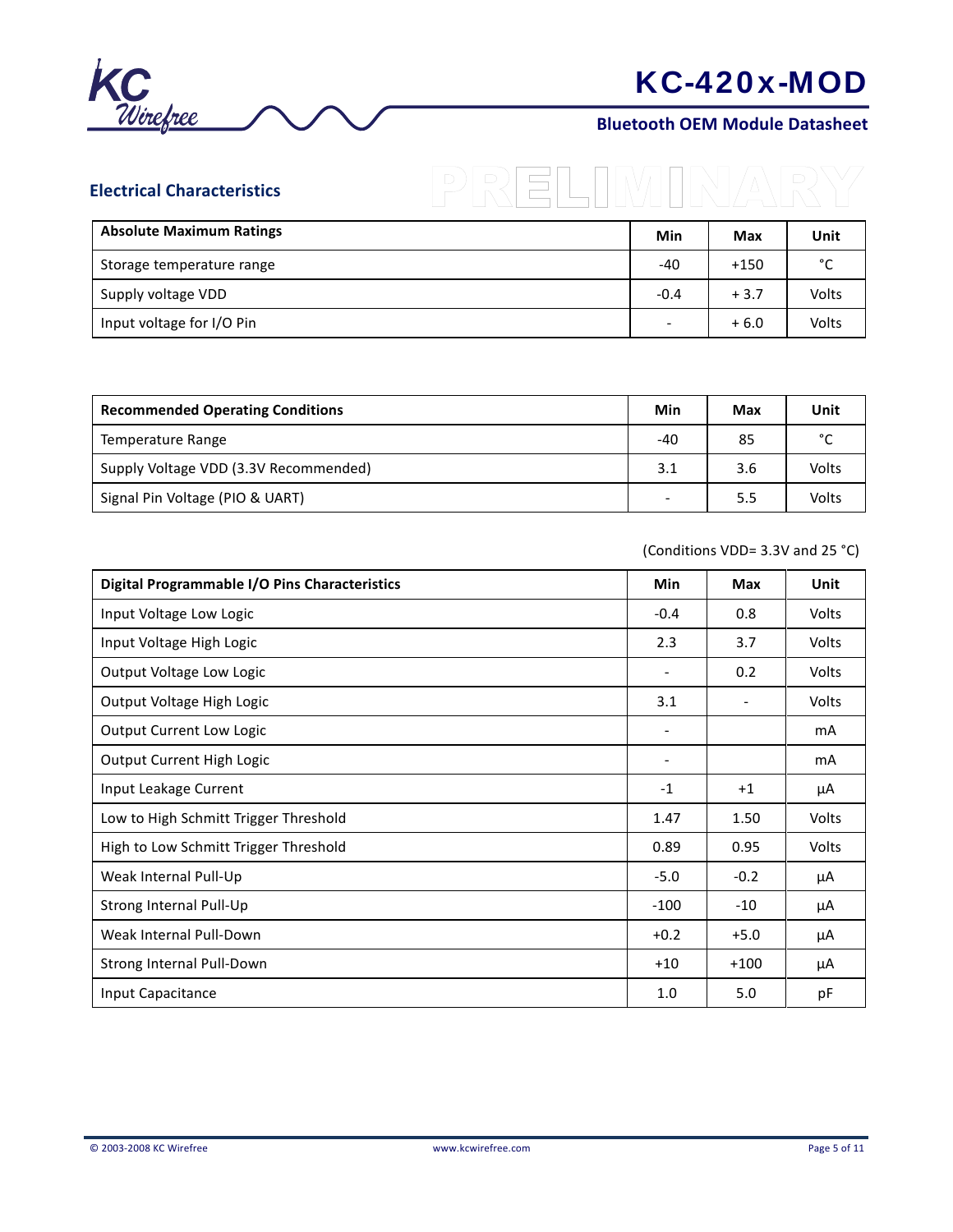

## **Electrical Characteristics Cont.**

| Analog Programmable I/O Pins Characteristics | Min | <b>Max</b> | Unit        |
|----------------------------------------------|-----|------------|-------------|
| Resolution                                   |     | 8          | <b>Bits</b> |
| Sample Rate                                  |     | 700        | Per sec.    |
| Voltage                                      |     | <b>VDD</b> |             |

(Conditions VDD= 3.3V and 25 °C)

| <b>Current Consumption</b>             | Avg | Unit |
|----------------------------------------|-----|------|
| ACL Data 115Kbps Data Transfer(Master) | 11  | mA   |
| ACL Data 115Kbps Data Transfer(Slave)  | 25  | mA   |
| Connection, No Data Traffic (Master)   | 4.6 | mA   |
| Connection, No Data Traffic (Slave)    | 17  | mA   |
| Peak current                           | 90  | mA   |
| Sniff Mode (40ms sniff) (Master)       | 2.4 | mA   |
| Sniff Mode (40ms sniff) (Slave)        | 2.1 | mA   |
| Sniff Mode (1.3s sniff) (Master)       | 0.4 | mA   |
| Sniff Mode (1.3s sniff) (Slave)        | 0.4 | mA   |
| Deep Sleep                             | 40  | μA   |

| <b>Selected RF Characteristics</b> | <b>Test Conditions</b> | <b>BT Spec</b>           | <b>Typical</b> | Unit |
|------------------------------------|------------------------|--------------------------|----------------|------|
| Maximum RF power                   | 50 $\Omega$ load       | $-6$ to $+4$             | $+5$           | dBm  |
| Sensitivity level                  | 0.1% BER               | $\leq$ -70               | $-85$          | dBm  |
| Power control range                |                        | $\geq 16$                | 35             | dB   |
| Power control resolution           |                        | $\overline{\phantom{0}}$ | 0.5            | dB   |
| Antenna load                       |                        |                          | 50             | Ω    |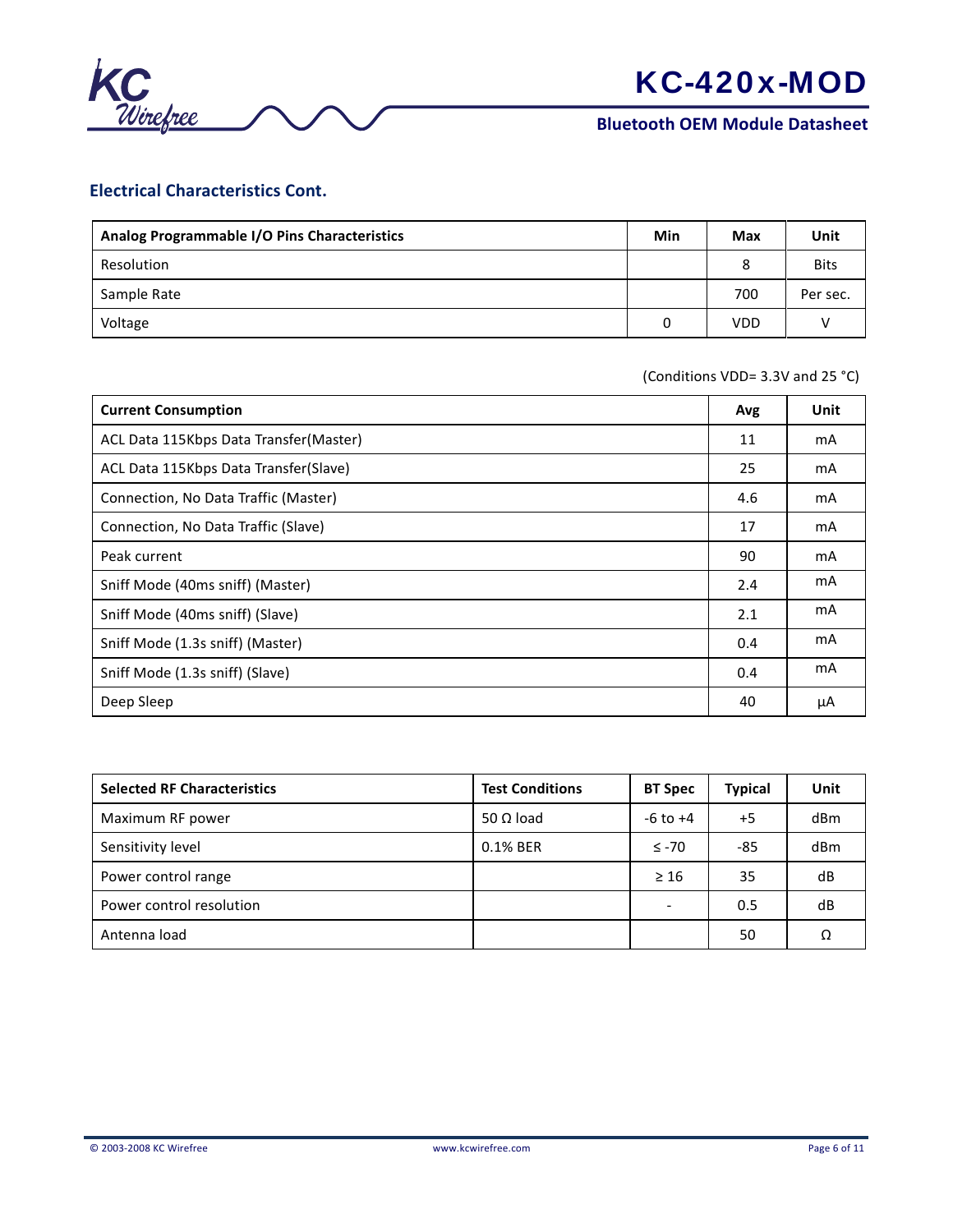

## **Hardware Design**

KC Wirefree modules provide UART and PIO hardware interfaces. This section illustrates a typical implementation, and does not consider all cases. Our engineers are available to review designs and answer any other design questions. Contact our engineering department directly by email: tech@kcwirefree.com

#### **Application Notes**

- RXD pin must be pulled high if not connected to a UART/RS-232 device.
- 10µF or larger capacitor filter for VDD input.
- All unused pins should be left not connected.
- Power supply should have less than 10mVrms noise between 0-10MHz.
- Regulator should have a fast response time < 20µs. It is essential that the power rail recover quickly.
- The area around the module should be free of any ground planes, power planes, trace routings, or metal. Minimum clearance is 5mm, but additional clearance allows improved range and throughput.
- Do not clean modules with Alcohol which can interact with no-clean solder flux residue.
- Do not use ultra sonic cleaning, which may cause interconnect damage.

#### **UART Interface**

The UART is compatible with the 16450 industry standard. Four signals are provided with the UART interface. The TXD and RXD pins are used for data while the CTS and RTS pins are used for flow control. The UART pins operate at TTL voltage level and must be translated to higher RS-232 voltage levels for communicating with PC hosts. A Maxim 3225 series or similar translator is recommend.

#### **PIO Interface**

PIO pins are programmable for weak pull-up, weak pull-down, strong pull-up, strong pull-down when configured as inputs. Two analog PIO pins are available providing 8bit samples at rates up to 700 samples/sec.

#### **Hosts**

The KC-420x modules can be connected to PC or MCU hosts using the UART interface. The HCI firmware on the KC-4201 provides the standard and powerful Bluetooth Host Control Interface. The kcSerial firmware on the KC-4202 module provides an easy to use AT style command interface using simple text commands and parameters.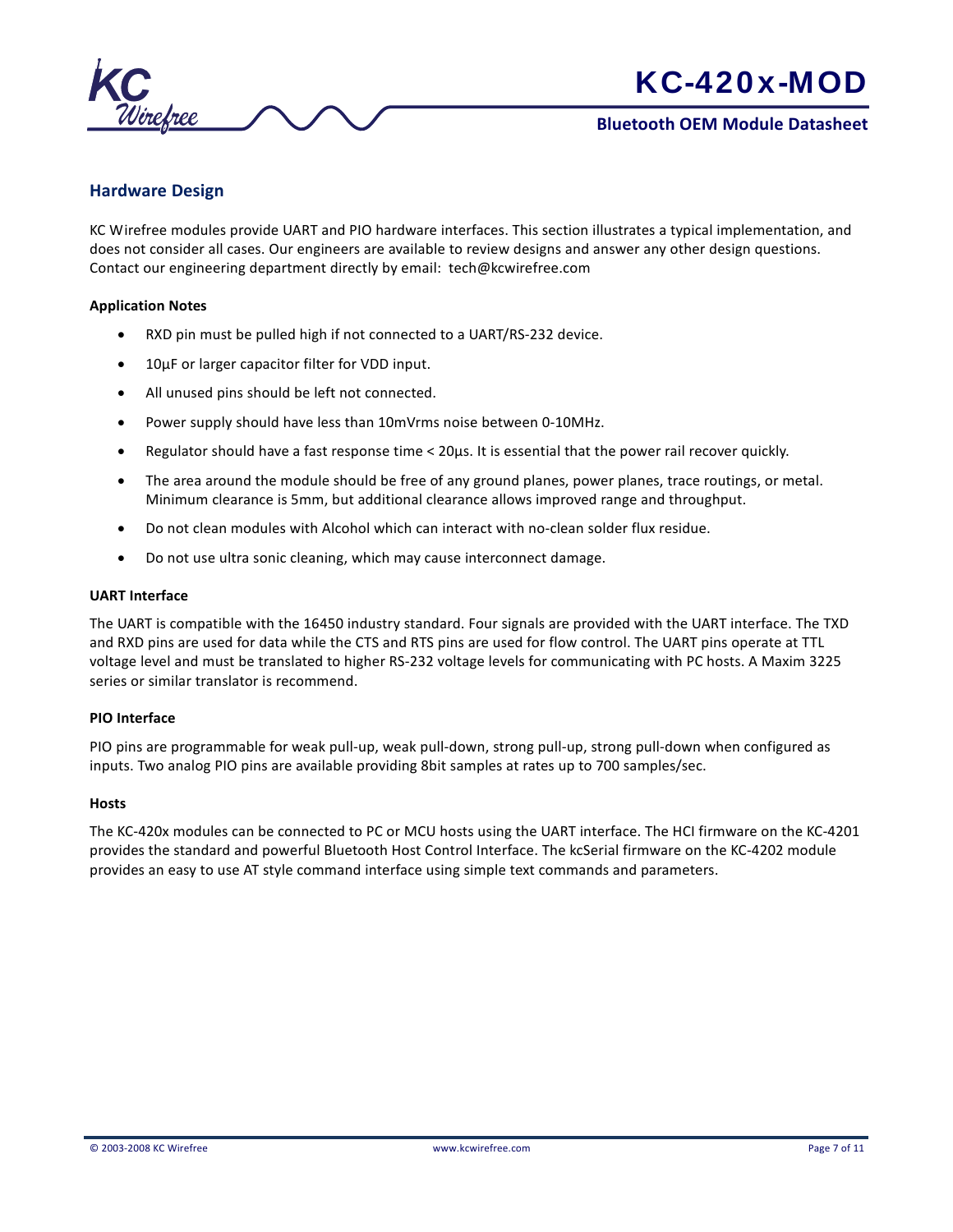

## **Bluetooth OEM Module Datasheet**

# **Example Hardware Interface Connections**



Illustration of a KC-4201-MOD module to PC connection.





KC-4201-MOD sample circuit with a TTL voltage level shifter ready to connect to a PC RS-232.

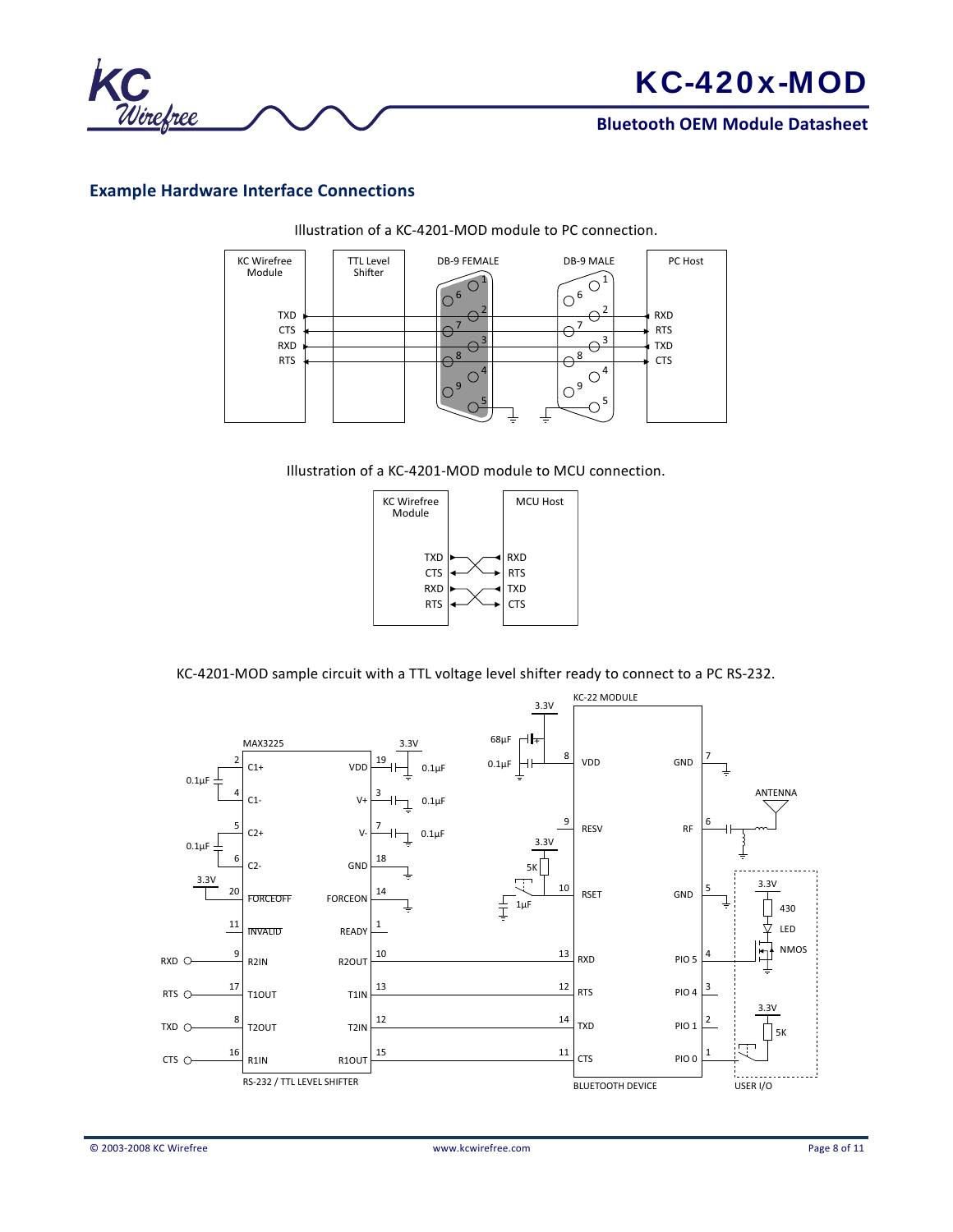

## **Bluetooth OEM Module Datasheet**

## **Firmware Interface**

The KC-4201 offers Bluetooth Host Control Interface (HCI).

The KC-4202 offers our kcSerial firmware which provides an easy to use AT command interface using the UART. The firmware interface allows persistent storage of configuration parameters such as device name, default baud rate, security PIN. Additionally kcSerial provides operational commands such as connections, security, read/write commands for I/O pins, and our remote command mode offering this same programming interface on the linked remote device as well.

Please refer to our *kcSerial User Guide* for additional information.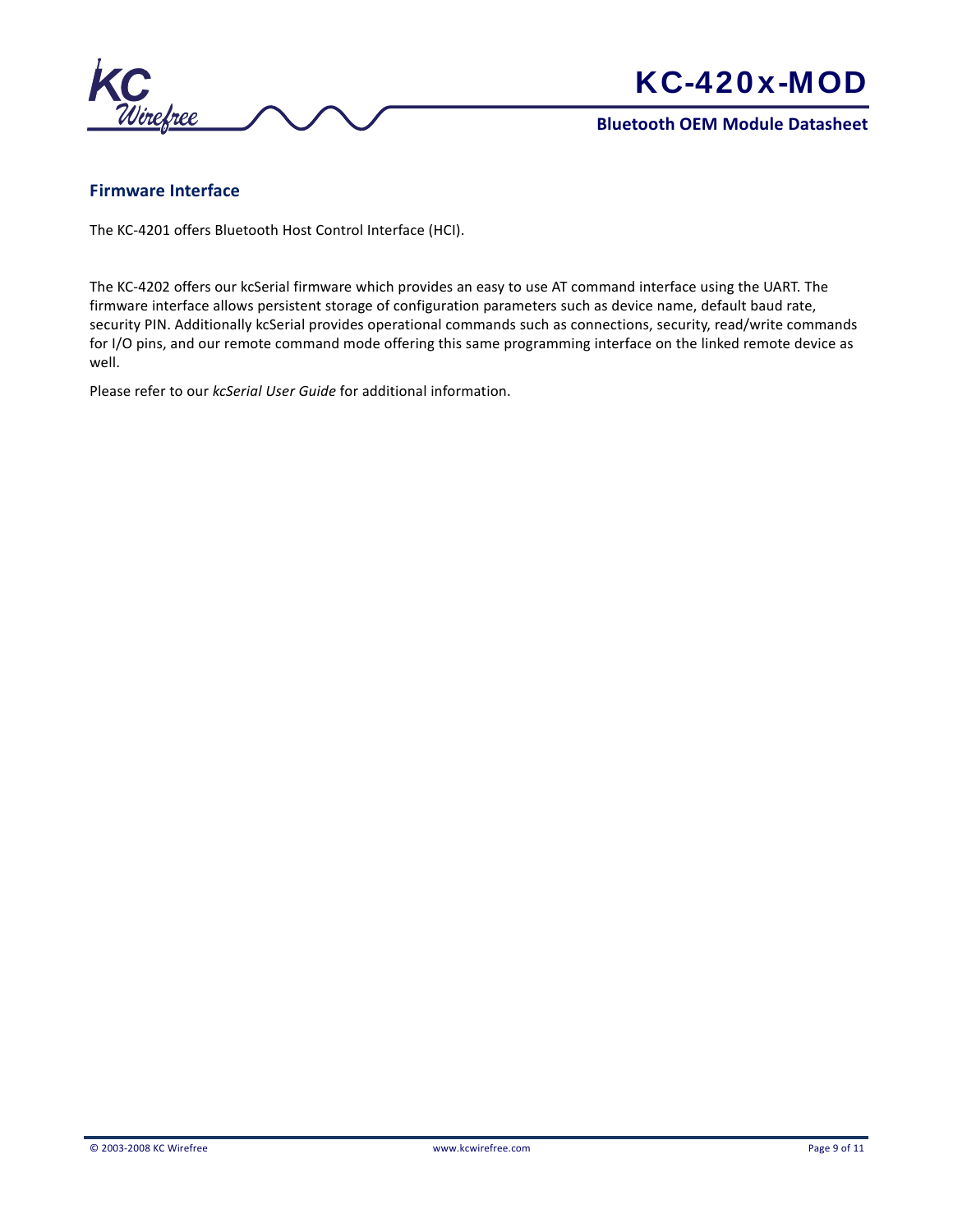

## **Bluetooth OEM Module Datasheet**

## **Pre Qualifications**

#### **Bluetooth**

The Bluetooth firmware is registered with and licensed by Bluetooth SIG as a qualified design component.

Qualification Design ID: B013295

Bluetooth Version 2.1 + EDR

Qualified Profiles: BB, GAP, HCI, L2CAP, LM, RFCOMM, SDP, SPP

Further Bluetooth licensing is not required, but usage of Bluetooth registered trademarks must be licensed directly from Bluetooth SIG.

### **CE<sup>1</sup>**

The KC-420x complies with the following EMC Directives:

EN 300.328 V1.6.1 (2004-11)

## **FCC<sup>1</sup>**

The KC-420x meets the conducted and radiated emission requirements of the FCC "Code of Federal Regulations" Title 47, Part 15, Subpart C, Section 15.247 for Bluetooth spread spectrum transmitters.

Original Equipment Manufacturers may incorporate the KC-420x into products under this FCC ID transmitter license, which must be visible on the final product.

FCC ID: S22-KC4200